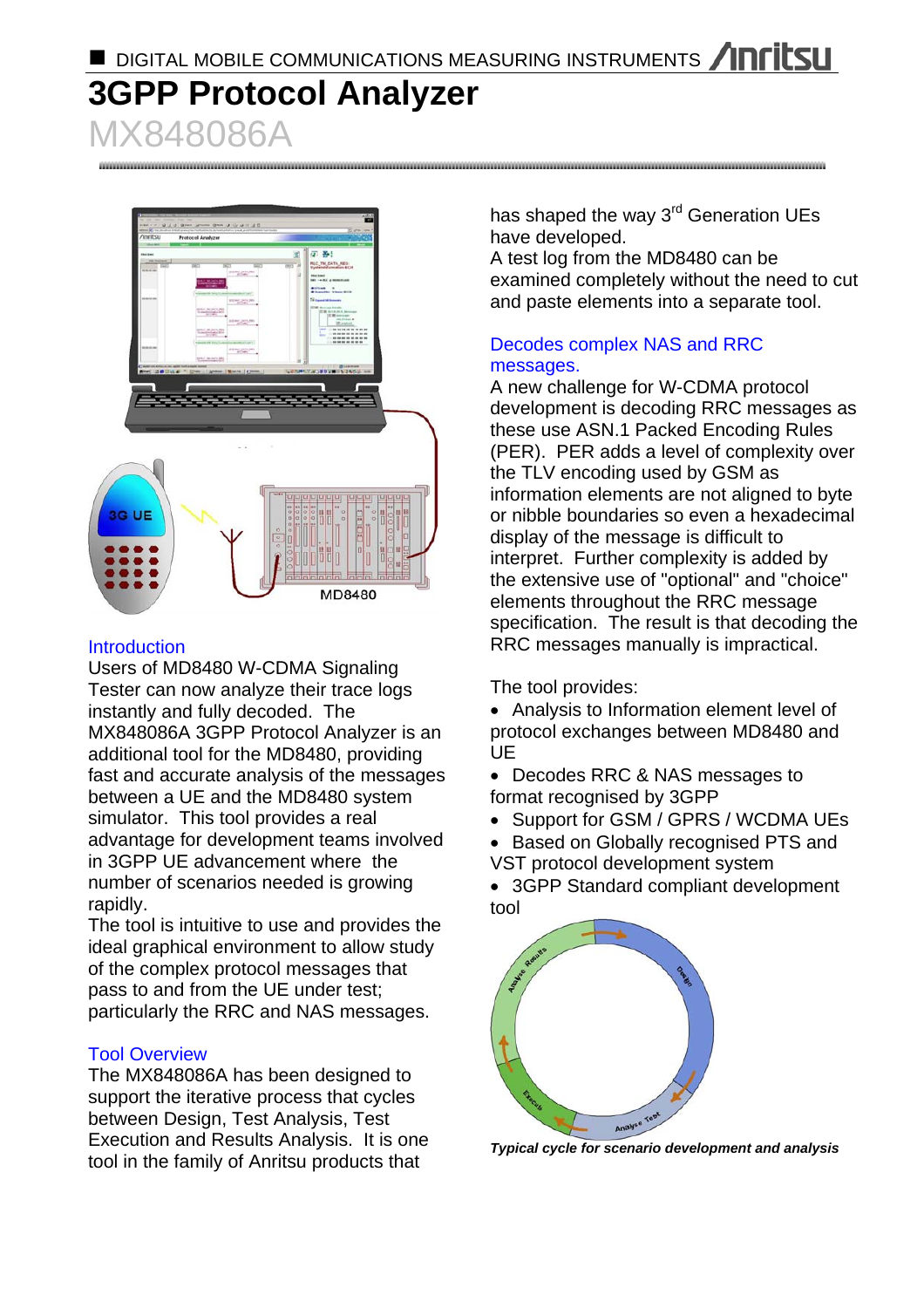

MD8480 customers that utilize the MX848000A to create "C" based test scenarios currently can only view "hexdump" format data. It is not really practical to manually decode RRC/NAS messages, and cut/paste of hex strings into available automated tools is very laborious.

It is desirable to have a tool that automatically displays logs as MSCs with RRC and NAS messages fully decoded.

The MX848086A 3GPP Protocol Analyzer provides analysis of the data logged during execution of MX848000 scenarios to a detail that makes it easy to debug and understand the messages between the MD8480A and the UE under test. The user is provided with a HTML based display that provides "Links" from all the message interchanges and decodes each message in an easily read format. This

means that finding mismatches in the configurations or signaling is relatively straightforward.

RRC & NAS messages can be decoded to information element level and can be correlated with the 3GPP specifications (see diagram below).

The MX848086A runs on the same PC as the MX848000A Test scenarios, allowing immediate analysis of the scenario. It can also be run on a separate PC if required. This allows more efficient use of the MD8480 hardware.

Complex messages including broadcast information, establishment, reconfiguration and release of bearers and RRC connection mobility functions can be decoded in a format that is easily compared with the relevant 3GPP specification.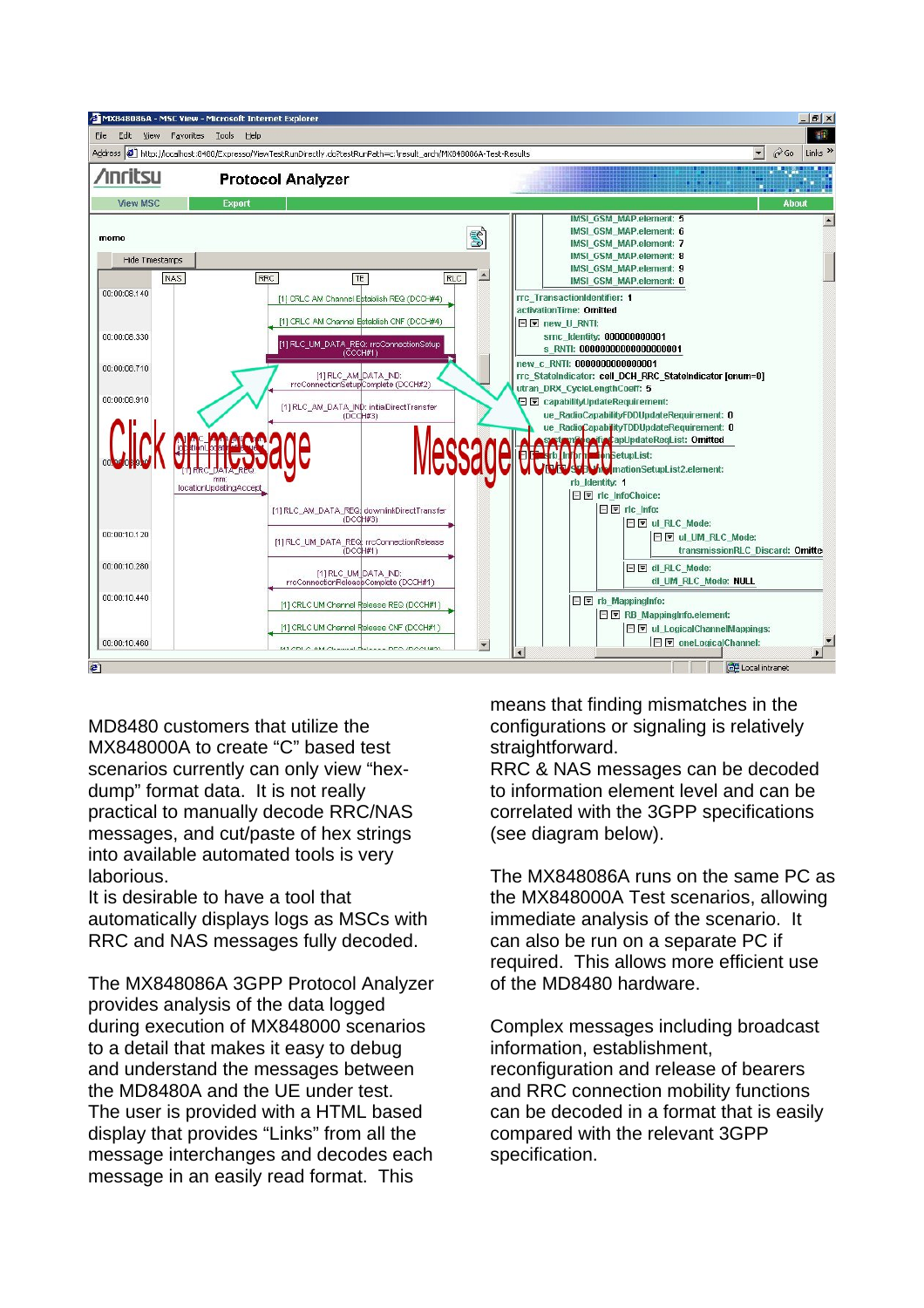



**Assart** 10 **6**  $\text{OR}$  and  $\text{OR}$  10 m. 10 m. 10 m. 10 m. 10 m. 10 m. 10 m. 10 m. 10 m. 10 m. 10 m. 10 m. 10 m. 10 m. 10 m. 10 m. 10 m. 10 m. 10 m. 10 m. 10 m. 10 m. 10 m. 10 m. 10 m. 10 m. 10 m. 10 m. 10 m. 10 m. 10 m.